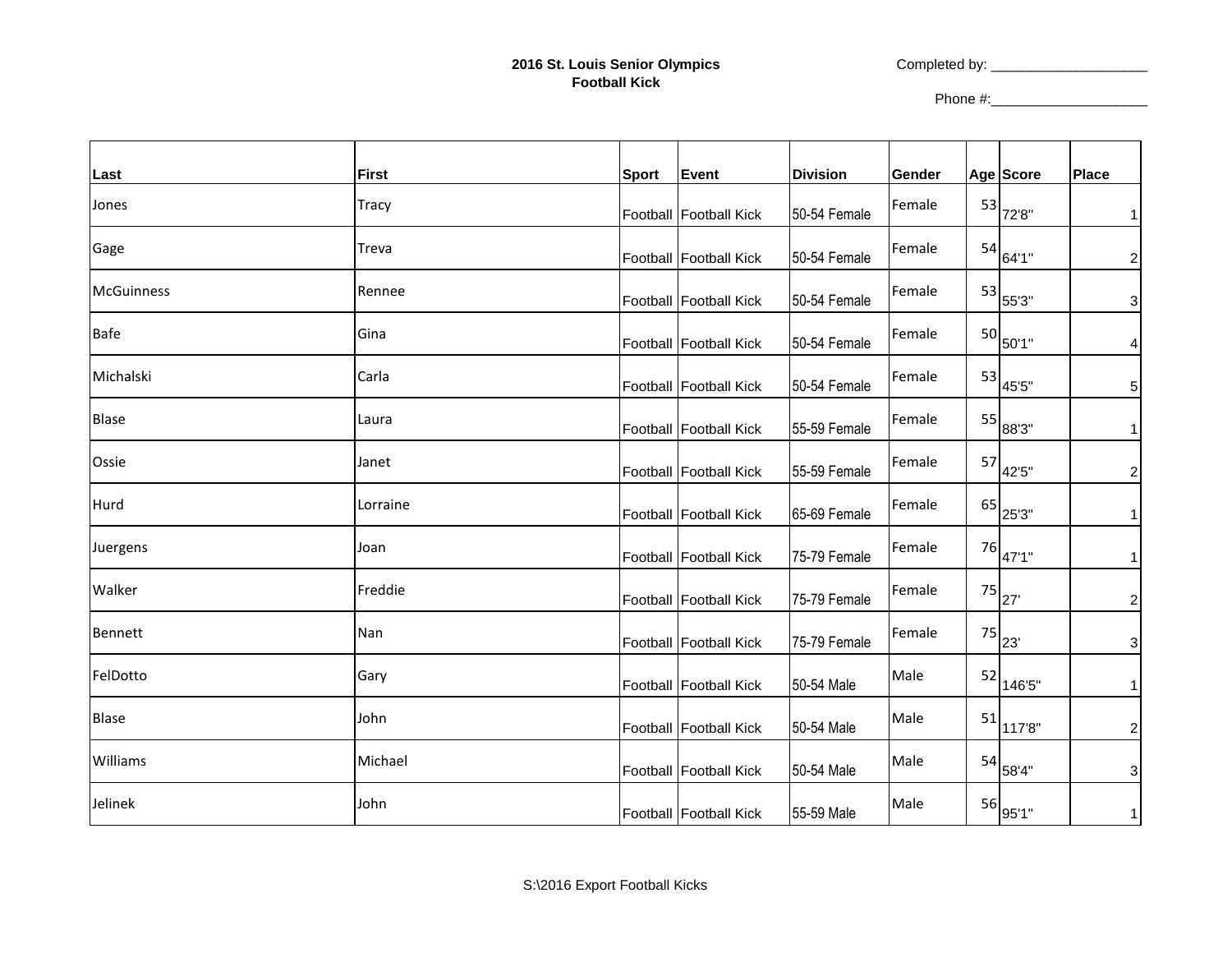## **2016 St. Louis Senior Olympics Football Kick**

Completed by: \_\_\_\_\_\_\_\_\_\_\_\_\_\_\_\_\_\_\_\_

Phone #:\_\_\_\_\_\_\_\_\_\_\_\_\_\_\_\_\_\_\_\_

| Amend          | <b>Rick</b> | Football Football Kick | 60-64 Male | Male |    | $^{63}$ 108'8"                   | $\mathbf{1}$              |
|----------------|-------------|------------------------|------------|------|----|----------------------------------|---------------------------|
| Keane          | James       | Football Football Kick | 60-64 Male | Male |    | $^{60}$ 104'7"                   | $\overline{c}$            |
| Schwartz       | Scott       | Football Football Kick | 60-64 Male | Male |    | $^{60}$ 97'1"                    | $\mathsf 3$               |
| LeClaire       | Gary        | Football Football Kick | 60-64 Male | Male |    | $^{64}$ 94'5"                    | $\overline{\mathbf{4}}$   |
| Tullmann       | Jim         | Football Football Kick | 65-69 Male | Male |    | $^{67}$ $125^{\prime}4^{\prime}$ | $\mathbf{1}$              |
| Reihling       | Dennis      | Football Football Kick | 65-69 Male | Male | 65 | 98'1"                            | $\boldsymbol{2}$          |
| Hermann        | Bernie      | Football Football Kick | 65-69 Male | Male | 67 | 93'3"                            | $\ensuremath{\mathsf{3}}$ |
| Vollmer        | Dan         | Football Football Kick | 65-69 Male | Male |    | $^{65}$ 65'1"                    | $\overline{\mathbf{4}}$   |
| Ruh            | George      | Football Football Kick | 70-74 Male | Male | 73 | 98'11"                           | $\mathbf{1}$              |
| Aragona        | Gene        | Football Football Kick | 70-74 Male | Male |    | 70 93'6"                         | $\overline{c}$            |
| Rhyner         | Richard     | Football Football Kick | 70-74 Male | Male |    | $71$ $76'7''$                    | $\mathsf 3$               |
| Hood           | David       | Football Football Kick | 70-74 Male | Male |    | $\frac{72}{75^{4}}$              | $\overline{\mathbf{r}}$   |
| Cullinane      | Michael     | Football Football Kick | 75-79 Male | Male |    | $\frac{78}{72^{6}}$              | $\mathbf{1}$              |
| <b>Higgins</b> | James       | Football Football Kick | 75-79 Male | Male | 77 | 57'9"                            | $\overline{c}$            |
| Skilling       | Jack        | Football Football Kick | 75-79 Male | Male | 79 | 48'7"                            | $\mathsf 3$               |
| Donahue        | Frank       | Football Football Kick | 75-79 Male | Male |    | $75 $ 48'1"                      | $\overline{\mathbf{4}}$   |